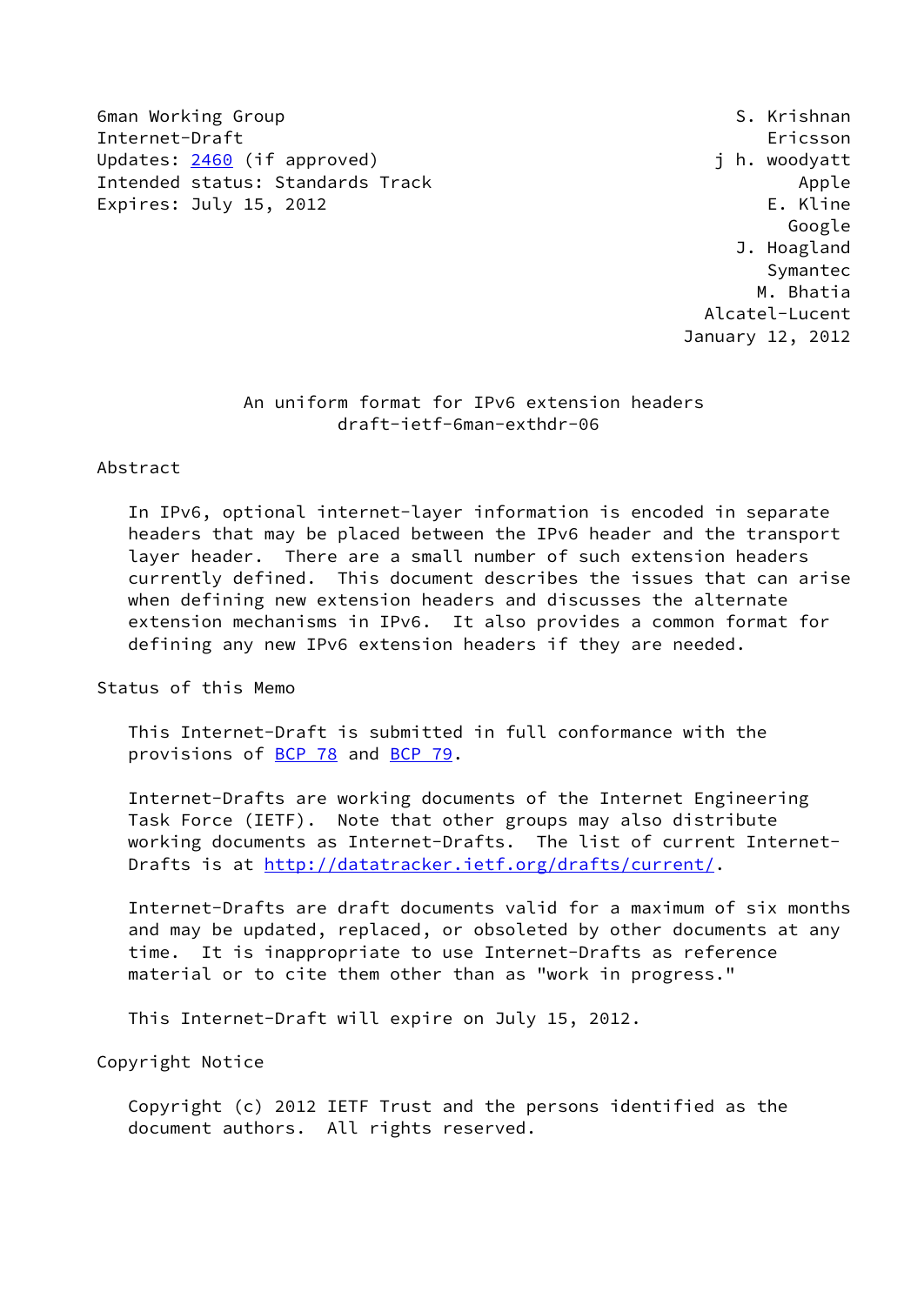## Internet-Draft Format for IPv6 extension headers January 2012

This document is subject to **[BCP 78](https://datatracker.ietf.org/doc/pdf/bcp78)** and the IETF Trust's Legal Provisions Relating to IETF Documents [\(http://trustee.ietf.org/license-info](http://trustee.ietf.org/license-info)) in effect on the date of publication of this document. Please review these documents carefully, as they describe your rights and restrictions with respect to this document. Code Components extracted from this document must include Simplified BSD License text as described in Section 4.e of the Trust Legal Provisions and are provided without warranty as described in the Simplified BSD License.

## Table of Contents

|  | 2. Conventions used in this document 3     |  |
|--|--------------------------------------------|--|
|  |                                            |  |
|  | 4. Proposed IPv6 Extension Header format 5 |  |
|  |                                            |  |
|  |                                            |  |
|  |                                            |  |
|  |                                            |  |
|  |                                            |  |
|  |                                            |  |
|  |                                            |  |
|  |                                            |  |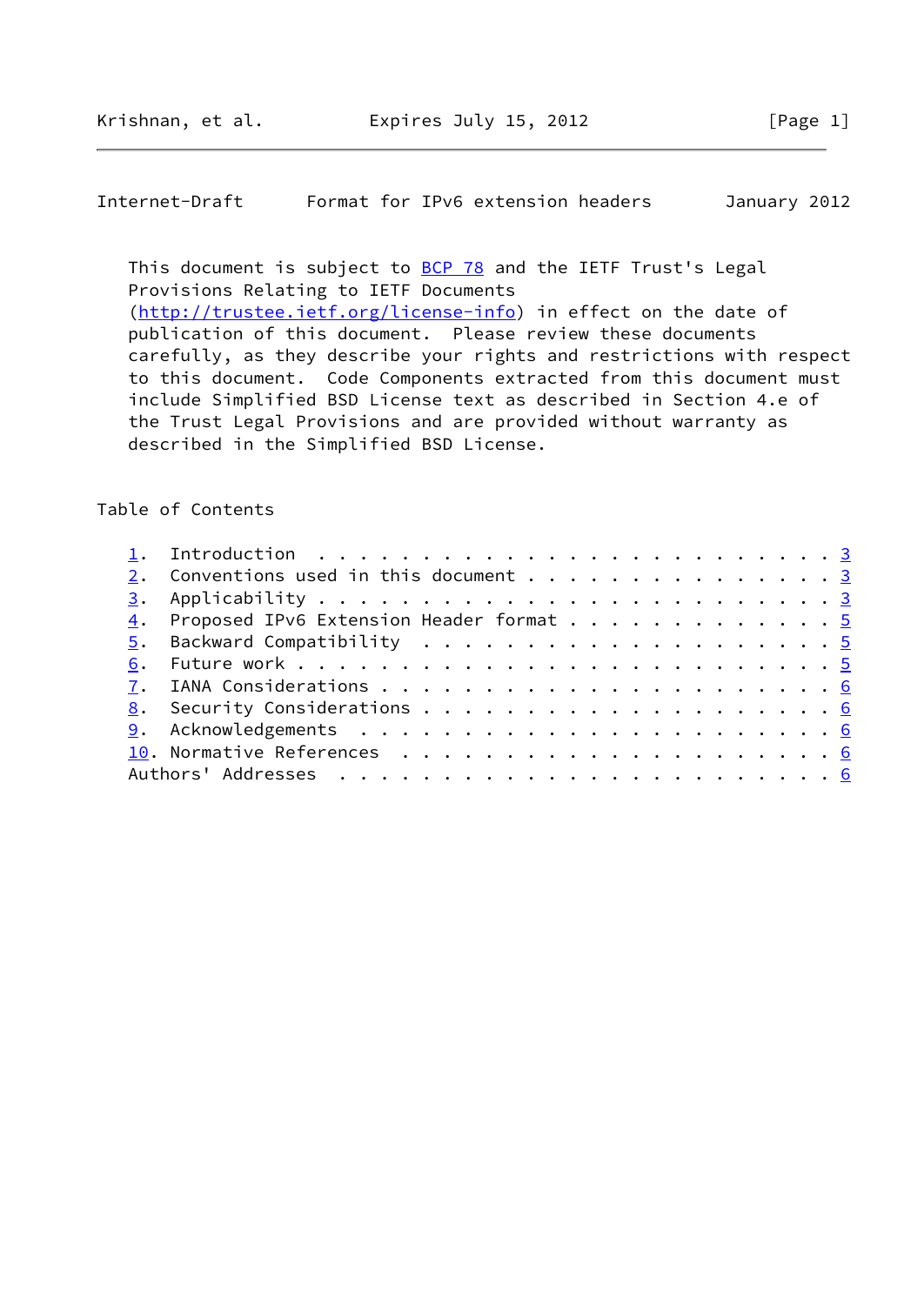Krishnan, et al. Expires July 15, 2012 [Page 2]

<span id="page-2-1"></span>Internet-Draft Format for IPv6 extension headers January 2012

#### <span id="page-2-0"></span>[1](#page-2-0). Introduction

 The base IPv6 standard [\[RFC2460](https://datatracker.ietf.org/doc/pdf/rfc2460)] defines extension headers as an expansion mechanism to carry optional internet layer information. Extension headers, with the exception of the hop-by-hop options header, are not usually processed on intermediate nodes. However, Several existing deployed IPv6 routers and several existing deployed IPv6 firewalls, in contradiction to [\[RFC2460](https://datatracker.ietf.org/doc/pdf/rfc2460)], are capable of parsing past or ignoring all currently defined IPv6 Extension Headers (e.g. to examine transport-layer header fields) at wire-speed (e.g. by using custom ASICs for packet processing). Hence, one must also consider that any new IPv6 Extension Header will break IPv6 deployments that use these existing capabilities.

 Any IPv6 header or option that has hop-by-hop behaviour, and is intended for general use in the public IPv6 Internet, could be subverted to create an attack on IPv6 routers processing packets containing such a header or option. Reports from the field indicate that some IP routers deployed within the global Internet are configured either to ignore the presence of headers with hop-by-hop behaviour or to drop packets containing headers with hop-by-hop behaviour.

<span id="page-2-2"></span>[2](#page-2-2). Conventions used in this document

 The key words "MUST", "MUST NOT", "REQUIRED", "SHALL", "SHALL NOT", "SHOULD", "SHOULD NOT", "RECOMMENDED", "MAY", and "OPTIONAL" in this document are to be interpreted as described in [\[RFC2119](https://datatracker.ietf.org/doc/pdf/rfc2119)].

### <span id="page-2-3"></span>[3](#page-2-3). Applicability

 The base IPv6 standard [\[RFC2460](https://datatracker.ietf.org/doc/pdf/rfc2460)] allows the use of both extension headers and destination options in order to encode optional destination information in an IPv6 packet. The use of destination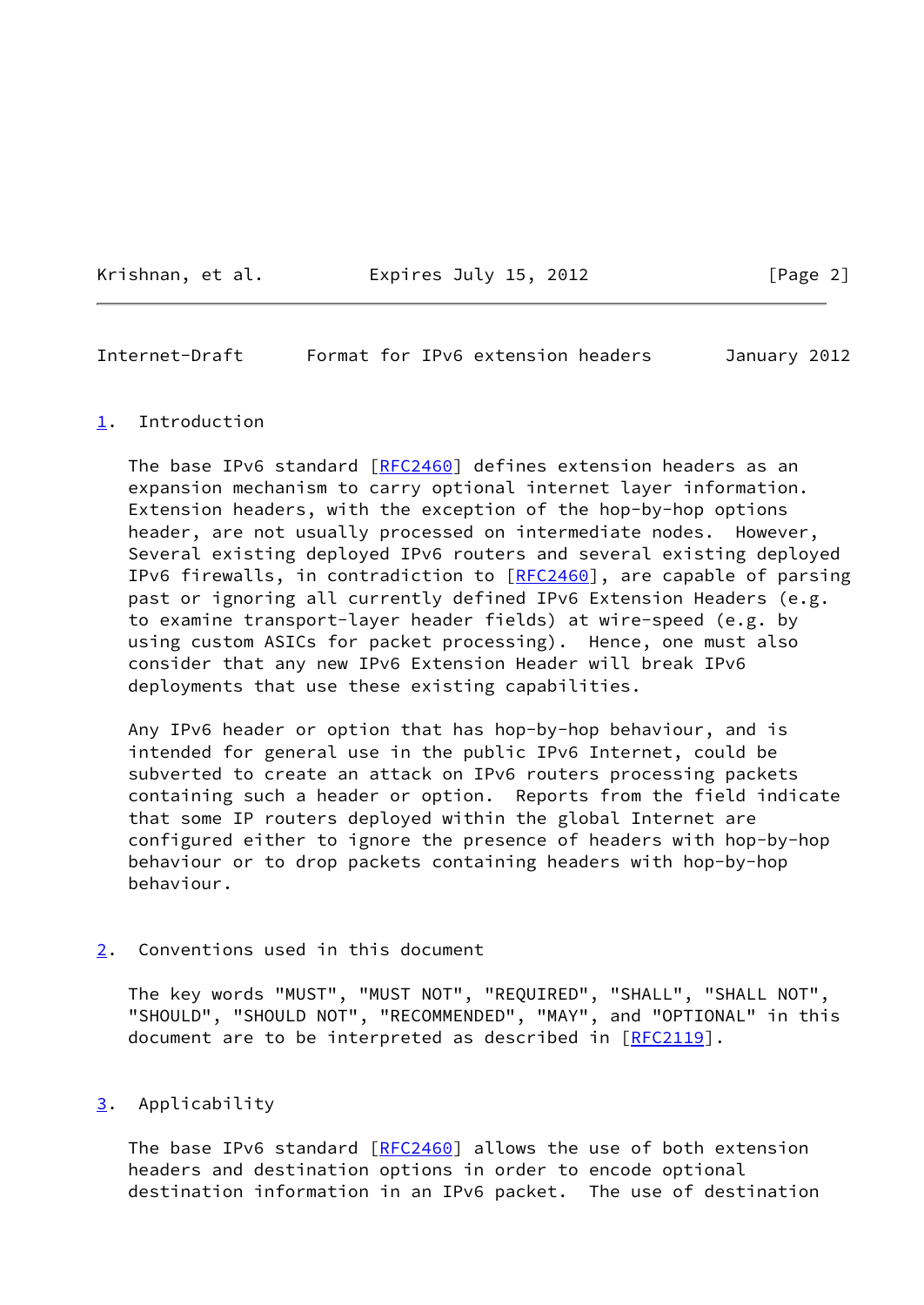options to encode this information, provides more flexible handling characteristics and better backward compatibility than using extension headers. Because of this, implementations SHOULD use destination options as the preferred mechanism for encoding optional destination information, and use a new extension header only if destination options do not satisfy their needs. The request for creation of a new IPv6 extension header MUST be accompanied by an specific explanation of why destination options could not be used to convey this information.

The base IPv6 standard  $[RFC2460]$  $[RFC2460]$  defines 3 extension headers (i.e. Routing Header, Destination Options Header, Hop-by-Hop Options

| Krishnan, et al. | Expires July 15, 2012 | [Page 3] |
|------------------|-----------------------|----------|
|------------------|-----------------------|----------|

Internet-Draft Format for IPv6 extension headers January 2012

 Header) to be used for any new IPv6 options. The same standard only allows the creation of new Extension Headers in limited circumstances [\[RFC2460\] Section](https://datatracker.ietf.org/doc/pdf/rfc2460#section-4.6) 4.6.

 As noted above, the use of any option with Hop-by-Hop behaviour can be problematic in the global public Internet. New IPv6 Extension Header(s) having hop-by-hop behaviour MUST NOT be created or specified. New options for the existing Hop-by-Hop Header SHOULD NOT be created or specified unless no alternative solution is feasible. Any proposal to create a new option for the existing Hop-by-Hop Header MUST include a detailed explanation of why the hop-by-hop behaviour is absolutely essential in the Internet-Draft proposing the new option with hop-by-hop behaviour.

 The use of IPv6 Destination Options to encode information provides more flexible handling characteristics and better backward compatibility than using a new Extension Header. Because of this, new optional information to be sent SHOULD be encoded in a new option for the existing IPv6 Destination Options Header.

 Mindful of the need for compatibility with existing IPv6 deployments, new IPv6 extension headers MUST NOT be created or specified, unless no existing IPv6 Extension Header can be used by specifying a new option for that existing IPv6 Extension Header. Any proposal to create or specify a new IPv6 Extension Header MUST include a detailed technical explanation of why no existing IPv6 Extension Header can be used in the Internet-Draft proposing the new IPv6 Extension Header.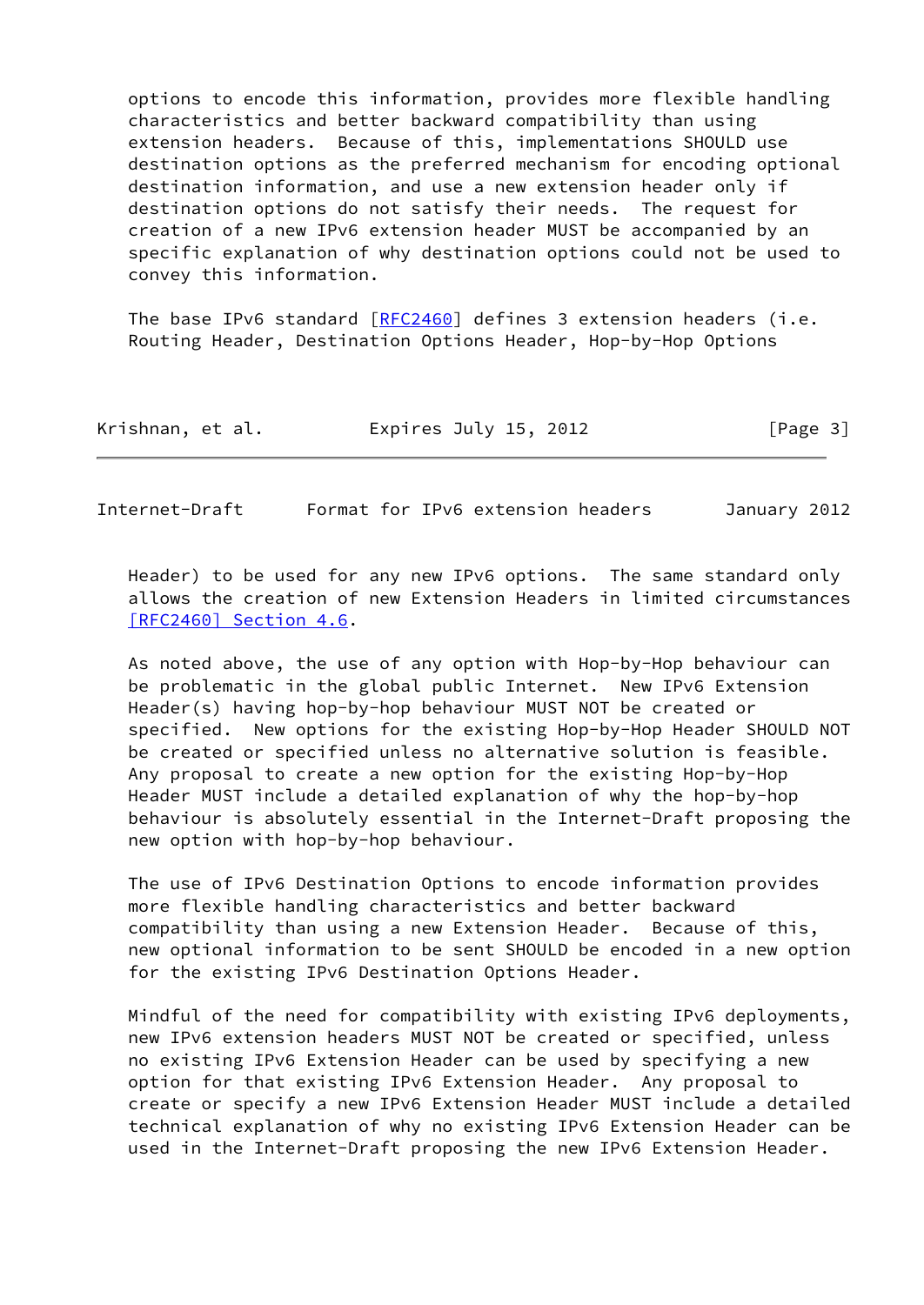| Krishnan, et al. | Expires July 15, 2012 | [Page 4] |
|------------------|-----------------------|----------|
|------------------|-----------------------|----------|

<span id="page-4-1"></span>Internet-Draft Format for IPv6 extension headers January 2012

<span id="page-4-0"></span>[4](#page-4-0). Proposed IPv6 Extension Header format

 Any IPv6 Extension Headers are defined in future, keeping in mind the restrictions specified in [Section 3](#page-2-3) and also the restrictions specified in [\[RFC2460](https://datatracker.ietf.org/doc/pdf/rfc2460)], MUST use the consistent format defined in Figure 1. This minimizes breakage in intermediate nodes that examine these extension headers.

0 1 2 3 0 1 2 3 4 5 6 7 8 9 0 1 2 3 4 5 6 7 8 9 0 1 2 3 4 5 6 7 8 9 0 1 +-+-+-+-+-+-+-+-+-+-+-+-+-+-+-+-+-+-+-+-+-+-+-+-+-+-+-+-+-+-+-+-+ | Next Header | Hdr Ext Len | | +-+-+-+-+-+-+-+-+-+-+-+-+-+-+-+-+ + | | . . . Header Specific Data . . . | | +-+-+-+-+-+-+-+-+-+-+-+-+-+-+-+-+-+-+-+-+-+-+-+-+-+-+-+-+-+-+-+-+ Next Header 8-bit selector. Identifies the type of header

immediately following the Extension header.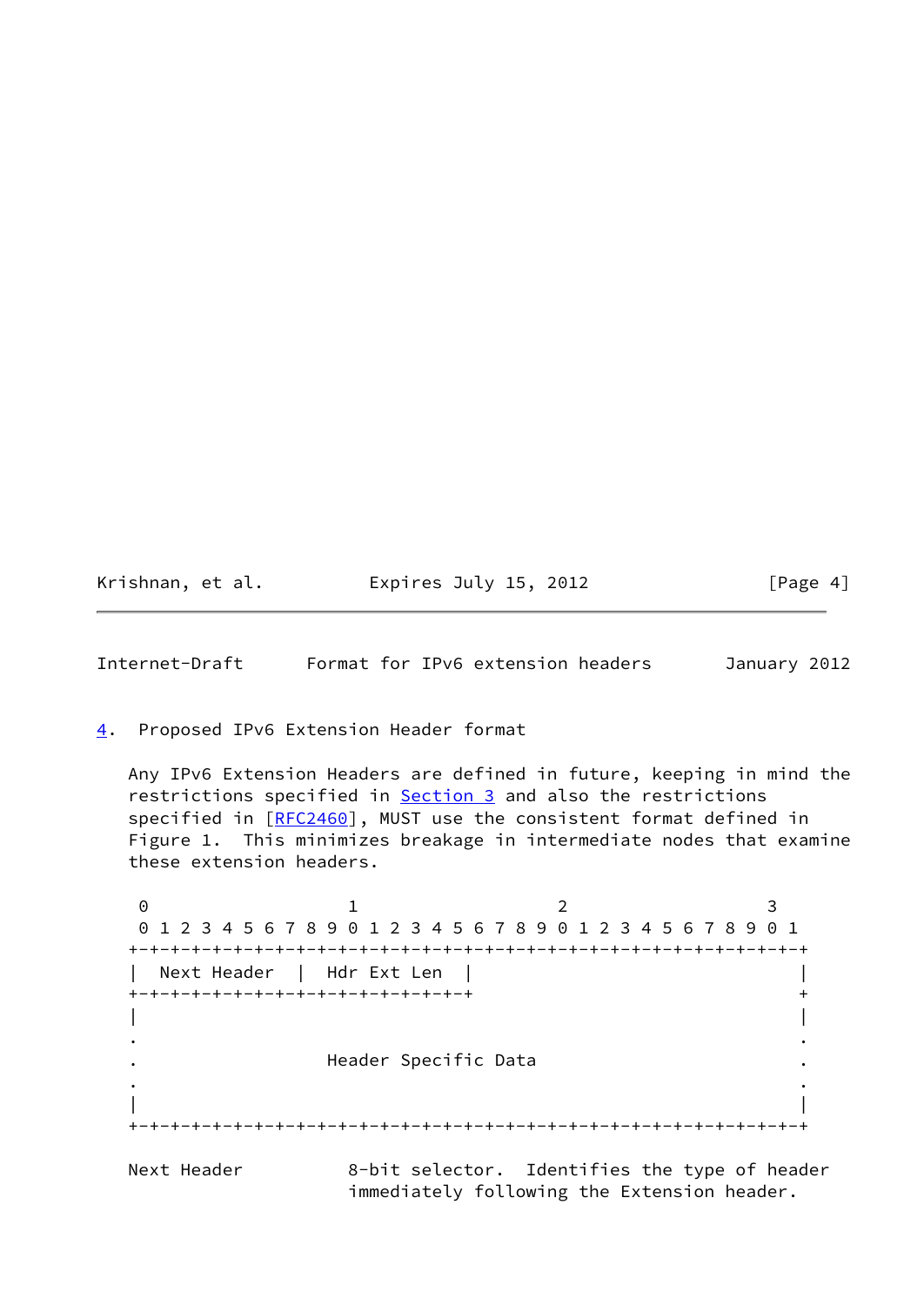|                 | Uses the same values as the IPv4 Protocol<br>field [IANA IP PARAM]. |
|-----------------|---------------------------------------------------------------------|
|                 |                                                                     |
| Hdr Ext Len     | 8-bit unsigned integer. Length of the                               |
|                 | Extension header in 8-octet units, not                              |
|                 | including the first 8 octets.                                       |
| Header Specific | Variable length. Fields specific to the                             |
| Data            | extension header                                                    |
|                 |                                                                     |

Figure 1: Extension header layout

### <span id="page-5-0"></span>[5](#page-5-0). Backward Compatibility

 The scheme proposed in this document is not intended to be backward compatible with all the currently defined IPv6 extension headers. It applies only to newly defined extension headers. Specifically, the fragment header predates this document and does not follow the format proposed in this document.

<span id="page-5-1"></span>[6](#page-5-1). Future work

 This document proposes one step in easing the inspection of extension headers by middleboxes. There is further work required in this area. Some issues that are left unresolved beyond this document include

| Krishnan, et al. | Expires July 15, 2012 | [Page 5] |
|------------------|-----------------------|----------|
|                  |                       |          |

<span id="page-5-3"></span>Internet-Draft Format for IPv6 extension headers January 2012

- o There can be an arbitrary number of extension headers.
- o Extension headers must be processed in the order they appear.
- o Extension headers may alter the processing of the payload itself, and hence the packet may not be processed properly without knowledge of said header.
- <span id="page-5-2"></span>[7](#page-5-2). IANA Considerations

This document does not require any IANA actions.

<span id="page-5-4"></span>[8](#page-5-4). Security Considerations

This document proposes a standard format for the IPv6 extension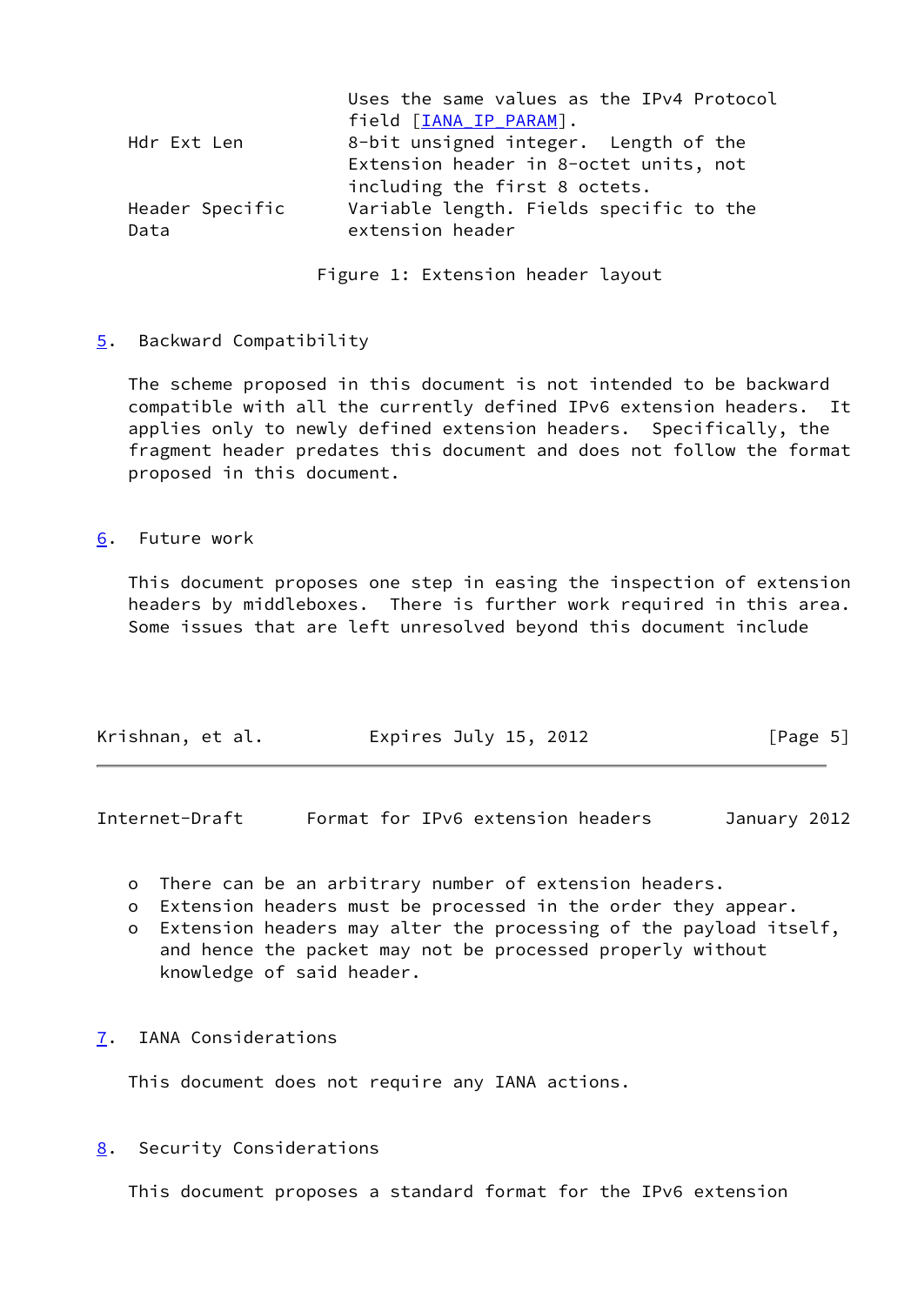headers that minimizes breakage at intermediate nodes that inspect but do not understand the contents of these headers. Intermediate nodes, such as firewalls, that skip over unknown headers might end up allowing the setup of a covert channel from the outside of the firewall to the inside using the data field(s) of the unknown extension headers.

<span id="page-6-0"></span>[9](#page-6-0). Acknowledgements

 The authors would like to thank Albert Manfredi, Bob Hinden, Brian Carpenter, Erik Nordmark, Hemant Singh, Lars Westberg, Markku Savela, Tatuya Jinmei, Thomas Narten, Vishwas Manral, Alfred Hoenes, Joel Halpern, Ran Atkinson, Steven Blake, Jari Arkko, Kathleen Moriarty, Stephen Farrell, Ralph Droms, Sean Turner and Adrian Farrell for their reviews and suggestions that made this document better.

<span id="page-6-1"></span>[10.](#page-6-1) Normative References

<span id="page-6-2"></span>[IANA\_IP\_PARAM]

 IANA, "IP Parameters", <[http://www.iana.org/assignments/ip-parameters>](http://www.iana.org/assignments/ip-parameters).

- [RFC2119] Bradner, S., "Key words for use in RFCs to Indicate Requirement Levels", [BCP 14](https://datatracker.ietf.org/doc/pdf/bcp14), [RFC 2119](https://datatracker.ietf.org/doc/pdf/rfc2119), March 1997.
- [RFC2460] Deering, S. and R. Hinden, "Internet Protocol, Version 6 (IPv6) Specification", [RFC 2460](https://datatracker.ietf.org/doc/pdf/rfc2460), December 1998.

| Krishnan, et al. | Expires July 15, 2012 | [Page 6] |
|------------------|-----------------------|----------|
|------------------|-----------------------|----------|

Internet-Draft Format for IPv6 extension headers January 2012

Authors' Addresses

 Suresh Krishnan Ericsson 8400 Decarie Blvd. Town of Mount Royal, QC Canada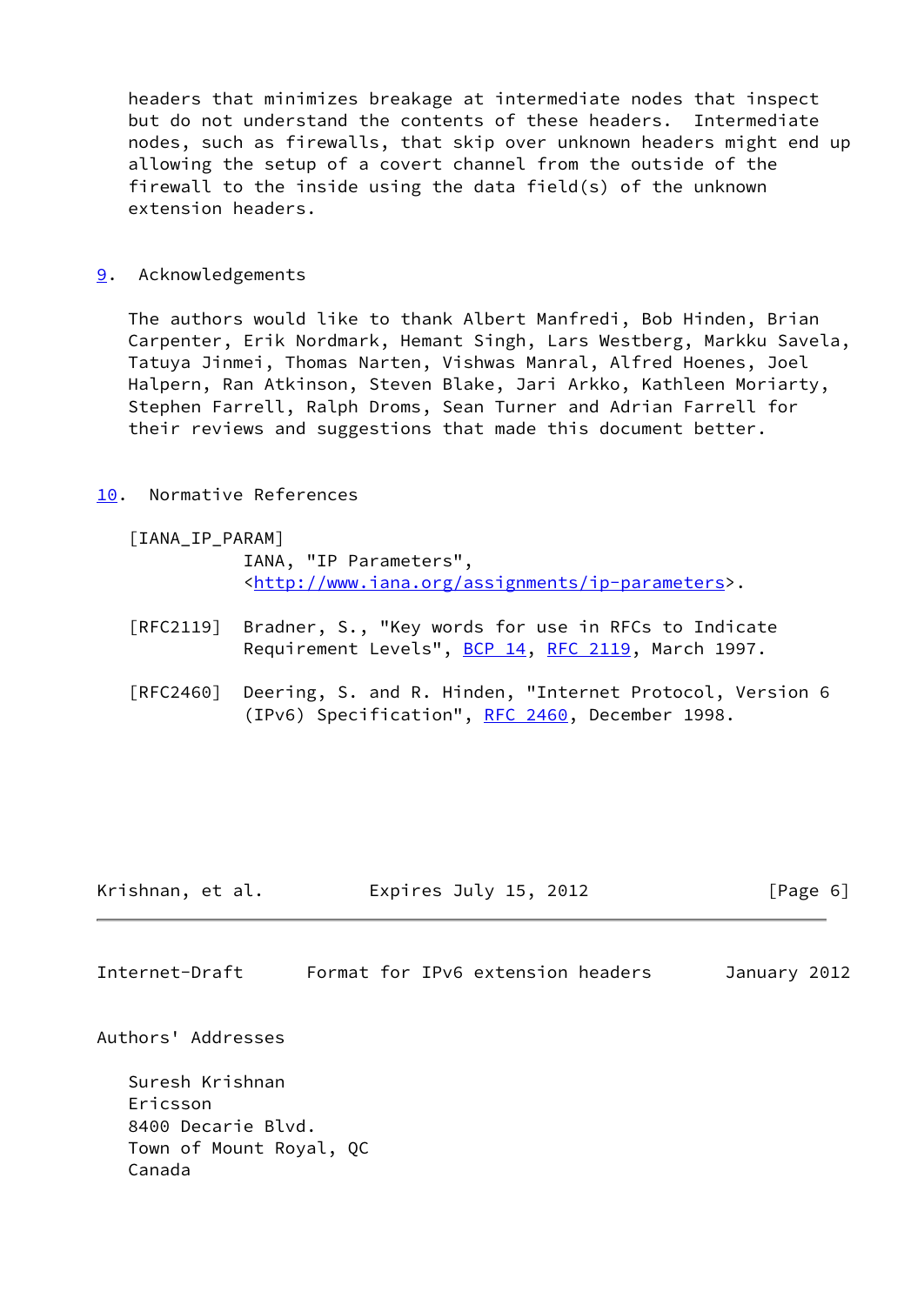Phone: +1 514 345 7900 x42871 Email: suresh.krishnan@ericsson.com james woodyatt Apple Inc. 1 Infinite Loop Cupertino, CA 95014 US Email: jhw@apple.com Erik Kline Google Mori Tower 26F Roppongi 6-10-1 Minato ku Tokyo 106-6126 Japan Phone: +81 3-6384-9635 Email: ek@google.com James Hoagland Symantec Corporation 350 Ellis St. Mountain View, CA 94043 US

 Email: Jim\_Hoagland@symantec.com URI: <http://symantec.com/>

| Krishnan, et al. | Expires July 15, 2012 | [Page 7] |
|------------------|-----------------------|----------|
|                  |                       |          |

| Internet-Draft |  | Format for IPv6 extension headers | January 2012 |  |
|----------------|--|-----------------------------------|--------------|--|
|                |  |                                   |              |  |

Manav Bhatia